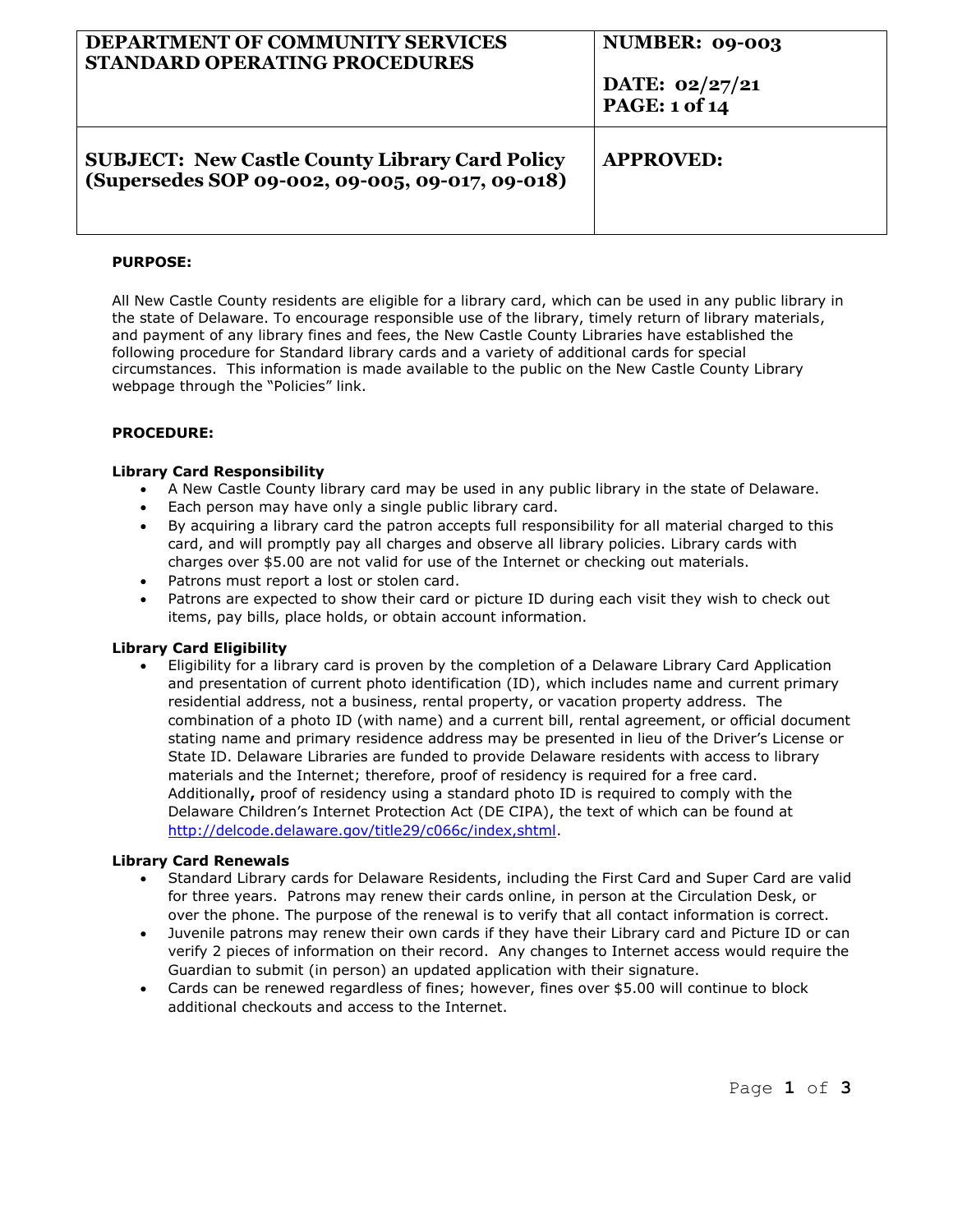#### **Computer/Internet Visitor's Pass**

 Visitors, 18 years and older, who are not residents of Delaware but who wish to use the library's computers are eligible for a Visitor's Pass. Valid photo ID is required. Each guest is entitled to five Visitor's Passes per year. Visitors who wish to use the library computers for a time greater than five sessions must obtain a Non-Resident's or Temporary Resident's library card according to the requirements below. The Delaware Children's Internet Protection Act (DE CIPA) requires public computer use not to be anonymous.

# **To serve effectively those who wish access to the library, New Castle County offers the following types of cards:**

# **Library Cards for Adult Residents and Non-Residents - age 18 and over** (Appendix A)

 Initially, adult patrons are assigned a New Borrower's card, which is valid for six months and has limited borrowing privileges. After six months, the card is upgraded to a Standard library card with expanded privileges. This upgrade is not automatic but may be accomplished by visiting or calling the library. After cards are upgraded to a Standard card, the renewal period will be three years for Residents who may renew in person, over the phone, or online. Nonresident cards are to be renewed annually, in person, and will be subject to an annual fee of \$40.00 per household. The six-month upgrade and subsequent renewals may occur regardless of the patron's total fines; however, library cards with charges over \$5.00 are not valid for use on the Internet or checking out materials. Patrons may designate (in person at the library) another individual to pick up holds in their absence. This individual may be asked to show a picture ID. Materials not on hold may not be checked out by this designee, unless they have the patron's card in their possession.

# **Library Cards for Minors--Residents and Non-Residents – under 18** (Appendix B)

First Cards and Super Cards

First Cards are issued to minors from birth until age 5. Super Cards are issued to minors from age 6 through 12. Checkouts may be limited by type or number but no late fees are charged. New Castle County will issue these cards with the parent or legal guardian signing the application in the Guardian section as the responsible party, but there is no requirement for them to have a library card in their own name. The minor should be present during the registration process. The parent or legal guardian determines whether the minor is allowed internet access as required by DE CIPA. Parents or legal guardians are required to supervise their minor's internet use and selection of material. These cards are valid for 3 years, with the exception of Non-Residents who are reviewed annually and assessed the household fee of \$40.00. Resident cards may be renewed in person, over the phone, or online. Non-resident cards are to be renewed in person due to the annual fee.

• Expanded Juvenile Card

The Expanded Juvenile Card is for any minor under 18. Initially, minors are issued a New Juvenile Borrower's card, which is valid for six months and limits the number of checkouts, but not the type of items. Late fees will apply. After six months, the card may be upgraded to increase the number of checkouts. The upgrade is not automatic but may be accomplished by visiting or calling the library. After cards are upgraded to a Standard Juvenile card, the renewal period will be three years for Residents who may renew in person, over the phone, or online. Non-resident cards are to be renewed annually, in person, and will be subject to an annual fee of \$40.00 per household. The six-month upgrade and subsequent renewals may